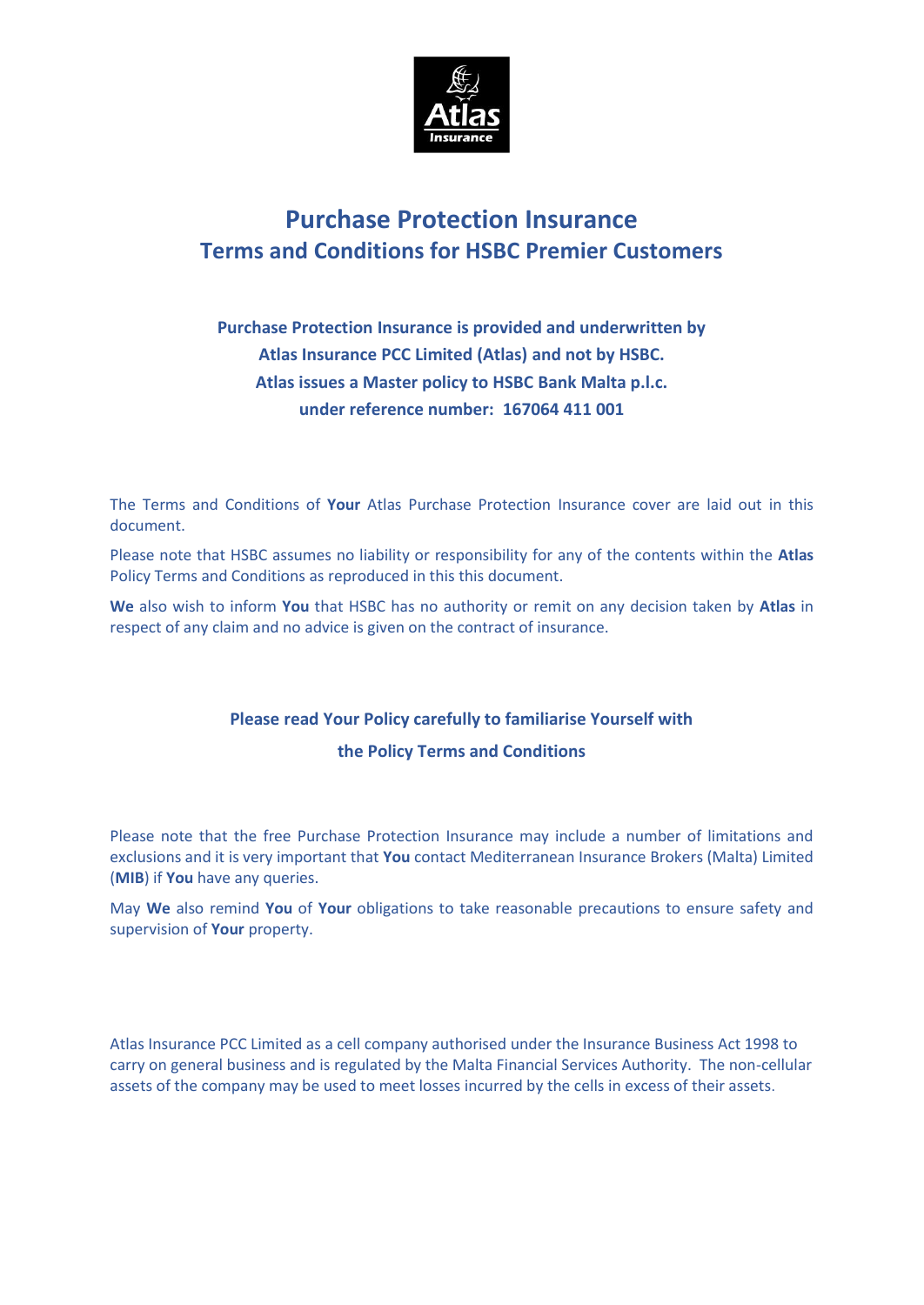

# **Purchase Protection Insurance Terms and Conditions for HSBC Premier Customers**

# **Introduction and Eligibility**

As a Premier **Cardholder**, **You** are entitled to benefit from free purchase protection insurance cover under the policy issued to the **Bank** for purchases made anywhere in the World.

The intention of this document is to provide **You** with details of the insurance cover provided. **Atlas** strongly recommends that **You** read this document so as to familiarise **Yourself** with the policy benefits, terms and conditions.

It is also recommended that **You** keep this document in a safe place.

### **Cover**

**Atlas** will, at its option, either pay the **Cardholder** in cash for the amount of the loss, theft or damage or repair, reinstate or replace **Retail Purchases** paid for with the **Card** anywhere in the world provided that the loss, theft, or damage occurs during specified period from the **Date of Purchase**.

## **Policy information / Claims**

Should **You** require any clarification or if **You** need to make a claim **You** are kindly requested to contact: **Mediterranean Insurance Brokers (Malta) Limited** (*referred to as MIB in this document further on).* Zentrum Buildings Centre, Level 2, Mdina Road, Qormi QRM9010 **Tel: +356 2343 3234 or email:\_hsbcclaims@mib.com.mt**

HSBC Bank Malta PLC may also be contacted by visiting **Your** local branch and/or by calling the dedicated 24/7 Premier Customer Service on +356 2148 9100 for further support or assistance.

### **The Law applicable to the contract**

This insurance policy is a **Maltese** contract and shall be governed by and according to **Maltese** law. Without prejudice to any arbitration proceedings in **Malta** under current statutory provisions, this policy is subject to the exclusive jurisdiction of the **Maltese** courts.

The indemnity provided in this policy shall apply only to judgements, orders or awards that are delivered by or obtained from a court within **Malta**.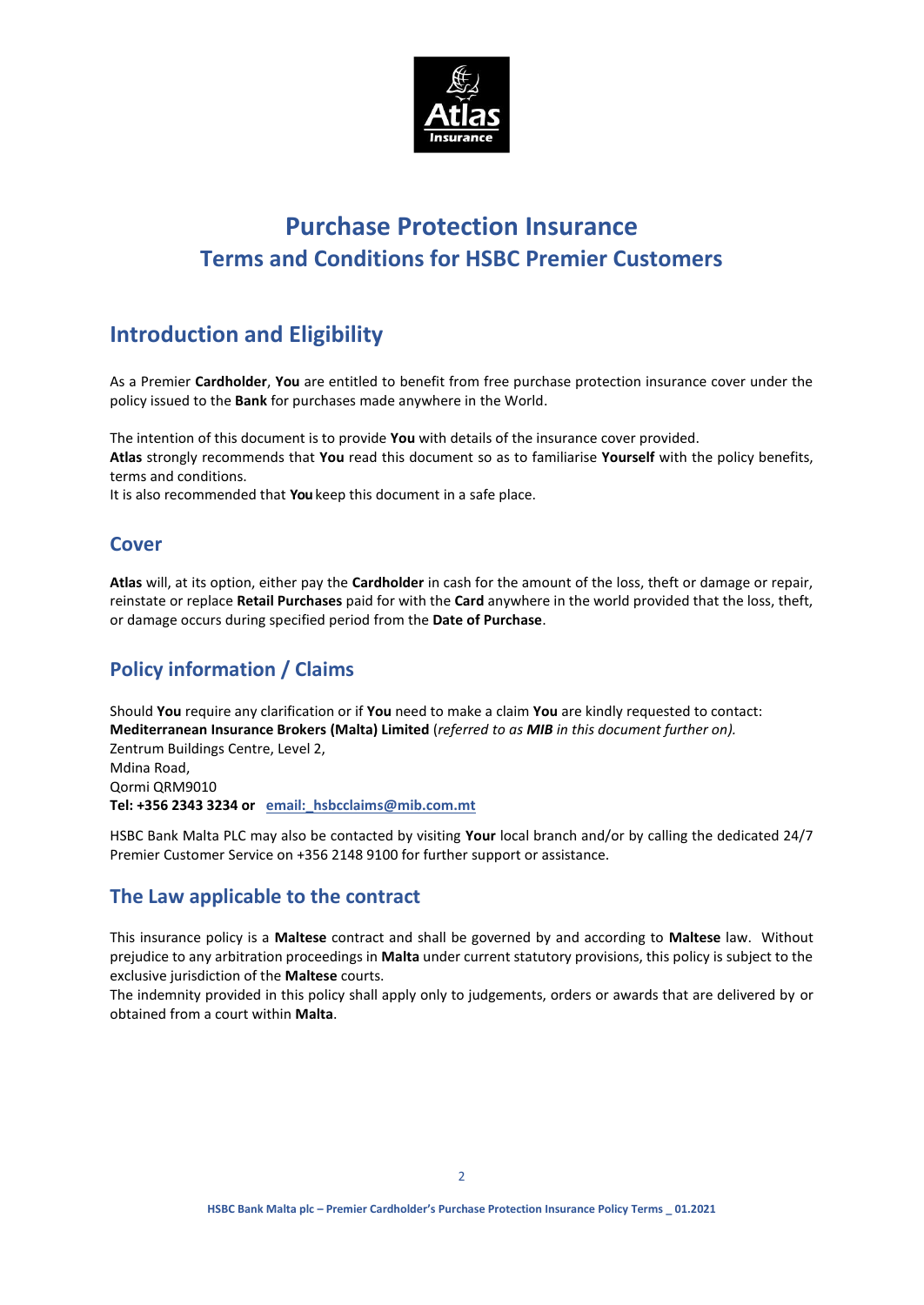

# **Table of Contents**

| <b>Introduction and Eligibility</b>                  | Page 2  |
|------------------------------------------------------|---------|
| <b>Definitions</b>                                   | Page 4  |
| Limits Applicable                                    | Page 6  |
| <b>General Conditions</b>                            | Page 6  |
| <b>Claim Conditions</b>                              | Page 7  |
| <b>General Exclusions</b>                            | Page 8  |
| <b>Protection and Compensation for Policyholders</b> | Page 10 |
| Data and Privacy Protection (Atlas)                  | Page 10 |
| Data and Privacy Protection (MIB)                    | Page 11 |
| What You can do if You are not satisfied             | Page 14 |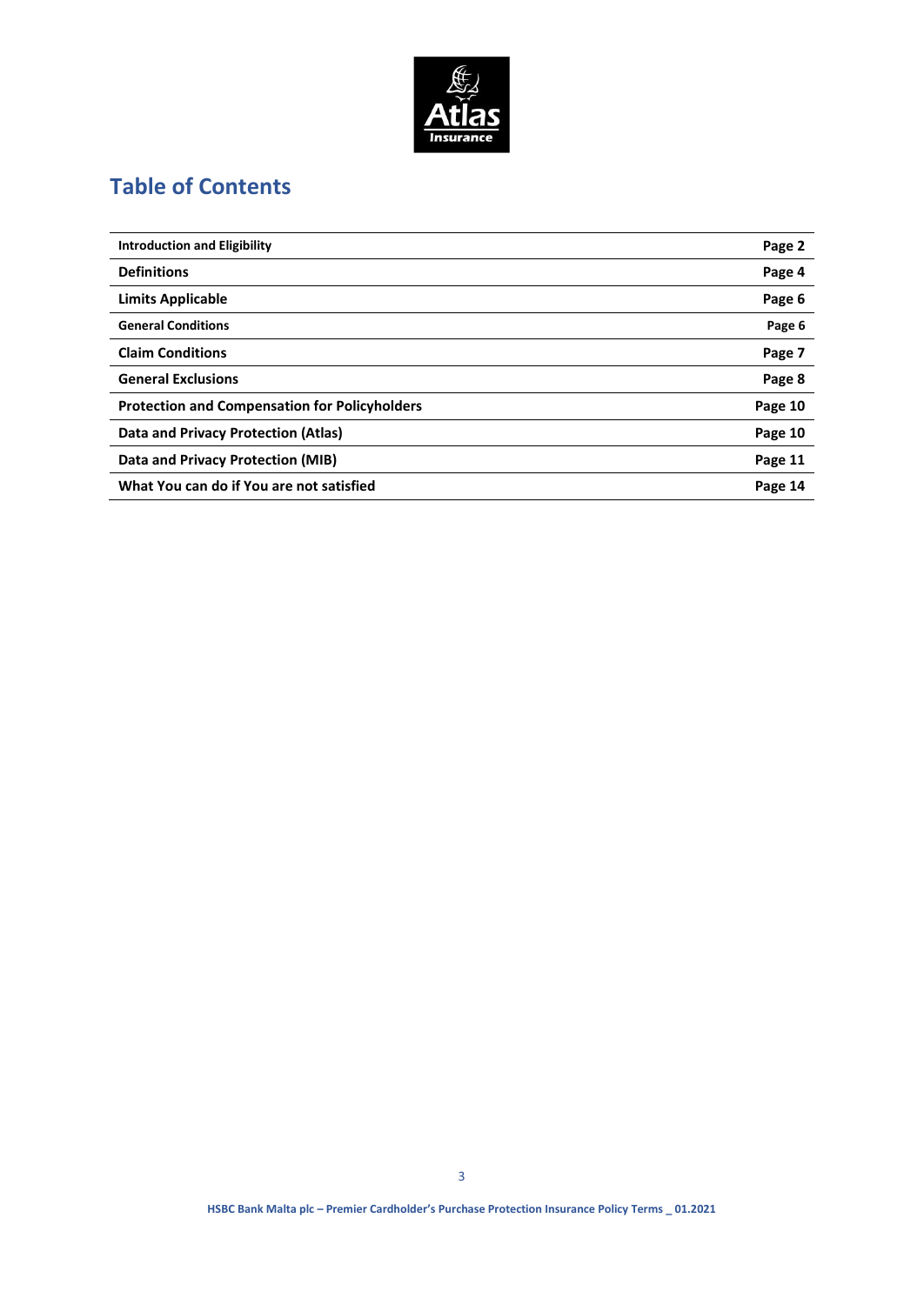

# **Definitions**

Any word or expression to which a specific meaning has been attached, will bear the same meaning throughout this document. For ease of reading, the definitions are highlighted by the use of **bold** print and will start with a capital letter.

### **Insured**

means the **Bank** for the benefit of all **Cardholders**.

**Account**  means a **Card** account

### **Account Holder**

means a **Cardholder** in whose name the **Bank** maintains an **Account**.

### **Atlas**

means Atlas Insurance PCC Limited 48-50, Ta'Xbiex Seafront, Ta'Xbiex XBX1021 Malta.

### **Bank**

means HSBC Bank Malta p.l.c. of Registered Address 116 Archbishop Street, Valletta, Malta

### **The Cardholder/You/Your**

means a natural person who has been issued with a **Card** by the **Bank** including any natural person who is a supplementary cardholder.

### **Card**

means a valid HSBC Premier Debit and/or Credit Card.

### **Date of Purchase**

means the date when the **Retail Purchase** is approved by the **Bank** and recognised on the **Account**.

### **Entry Date**

means the date from which a **Cardholder** is issued with the relative **Card**.

### **Excess**

means the amount of €60 that **You** will have to pay towards each and every claim.

### **Jewellery**

means articles of gold, silver or other precious metals and/or precious stones intended for the ornamentation of the person or to be worn.

### **Malta/ Maltese**

means the islands of Malta, Gozo and Comino.

### **Money**

means coins and bank notes in current use, cheques, postal orders and money orders, bearer bonds, savings stamps and certificates, stamps in current use, travel tickets, lottery tickets, petrol coupons, record tokens, book tokens or other tokens, phone cards, pre-booked entertainment and event tickets, luncheon vouchers, trading stamps, deeds, bills of exchange and travellers' cheques.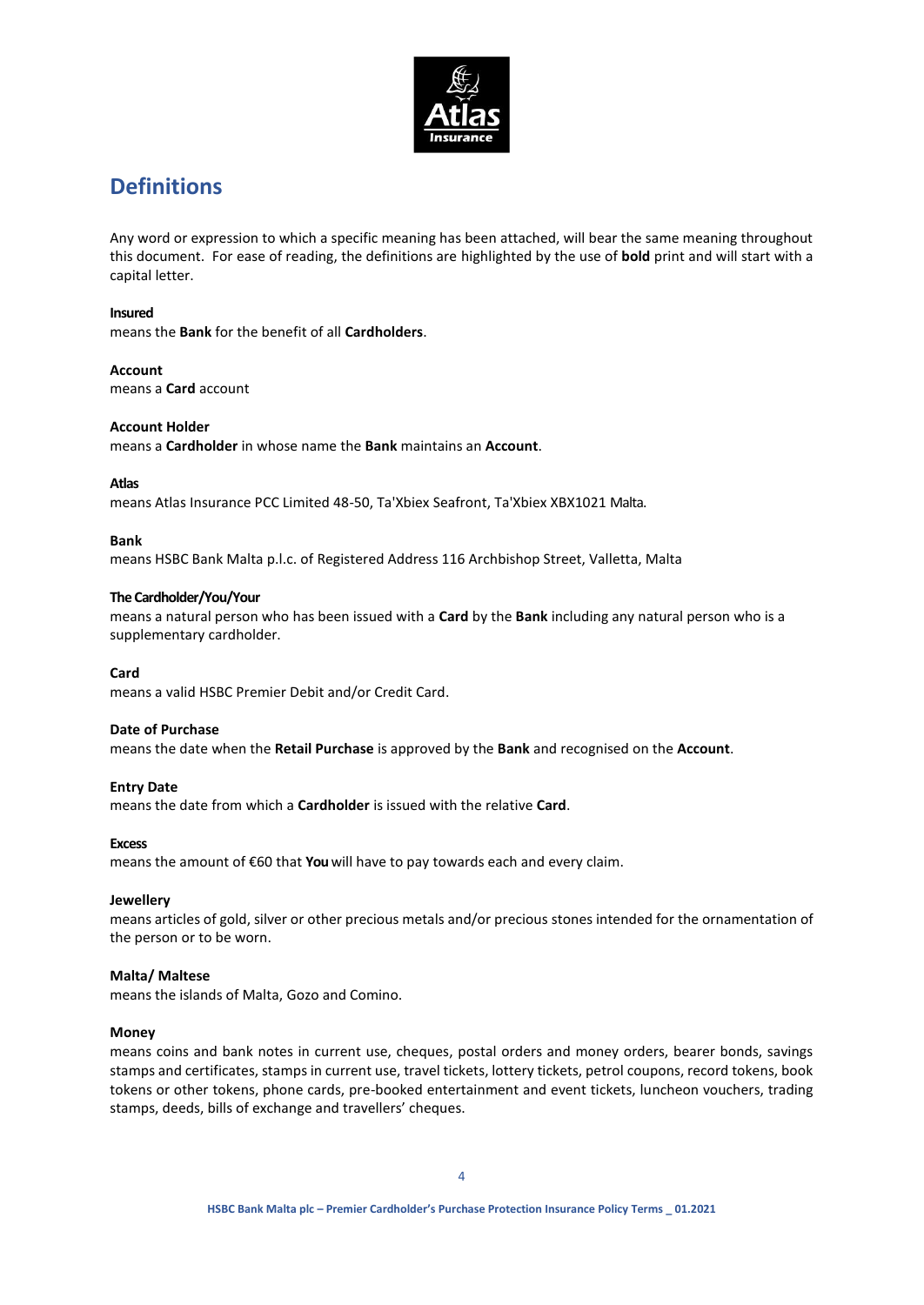

### **Retail Purchase/s**

means any item/s purchased with the **Card** except those specifically excluded under Exclusions. These also include internet purchases, however, only after such purchases have been received in good condition and full functioning order.

### **Terrorism**

means the use of force or violence and/or the threat thereof by any person or group of persons whether acting alone or on behalf of or in connection with any organisation(s) or government(s) committed for political, religious, ideological or similar purposes including the intention to influence any government and/or to put the public or any section of the public in fear.

### **Unattended**

means when **You** are not in full view of and not in a position to prevent unauthorised interference with **Your**  property or vehicle.

### **Unexplained Disappearance**

means the unexplained disappearance of a **Retail Purchase** without evidence of the wrongful act of another.

### **Valuables**

means **Jewellery;** other articles of gold, silver or other precious metals; watches; furs; pictures, paintings and other works of art; collections of stamps, coins and medals.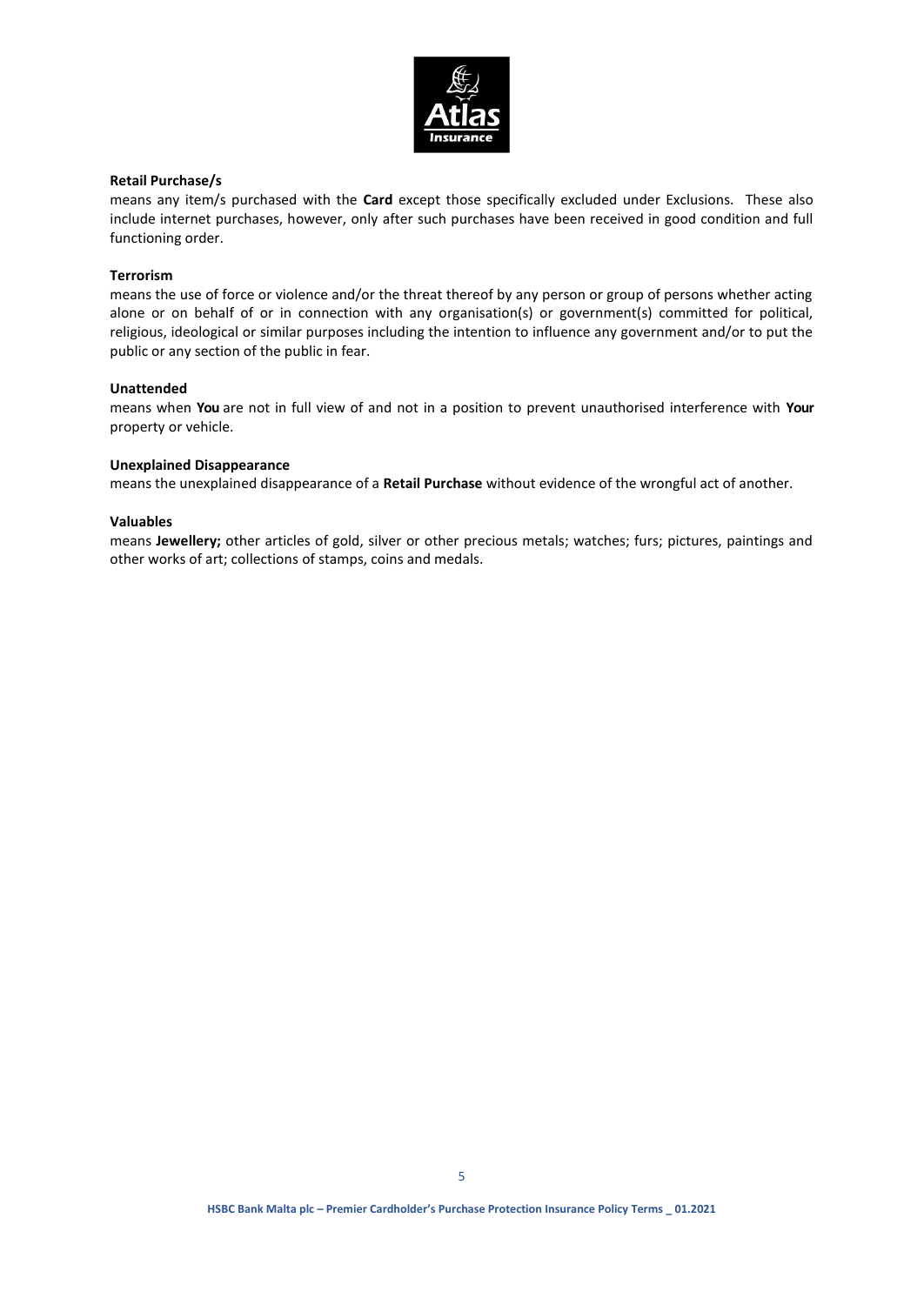

# **Limits Applicable**

The indemnity provided by **Atlas** shall be limited as follows:

- 1. up to the value of the goods shown on **Your Card** statement, subject to a limit of €1,900 for each item and €9,400 any one occurrence. **Retail Purchases** belonging to a set or pair will be covered up to the purchase price of the set or pair, provided that the items are unusable separately and cannot be replaced individually;
- 2. up to €14,000 in any one calendar year in the aggregate for each **Account Holder**, regardless of the number of **Cardholders** or **Cards** issued.

occurring during the period of 120 calendar days from the **Date of Purchase**.

All cover terminates automatically as soon as **You** close the **Account** linked to the relevant **Card**.

All cover also terminates as soon asthe **Account** is blocked in the event of **Your** death but cover on items bought as at the date of termination shall continue till the expiry of the above-mentioned period.

# **General Conditions**

You must comply with the following conditions to have the full protection of the policy. If **You** do not comply, **Atlas** may, at **Atlas**' option, cancel the insurance in **Your** respect or refuse to deal with **Your** claim or reduce the amount of any related claim payment.

1. **Multiple Cards**

If at the time of any incident which results in a claim under this policy, **You** are eligible for cover under more than one **Card**, only one claim may be made in respect of each incident but the higher/highest benefits shall prevail.

### 2. **Other Insurance**

If at the time of any incident which results in a claim under this policy, there is another insurance (outside this HSBC Purchase Protection Insurance Scheme) covering the same loss or damage, **Atlas** will not pay more than **Atlas**' proportional share.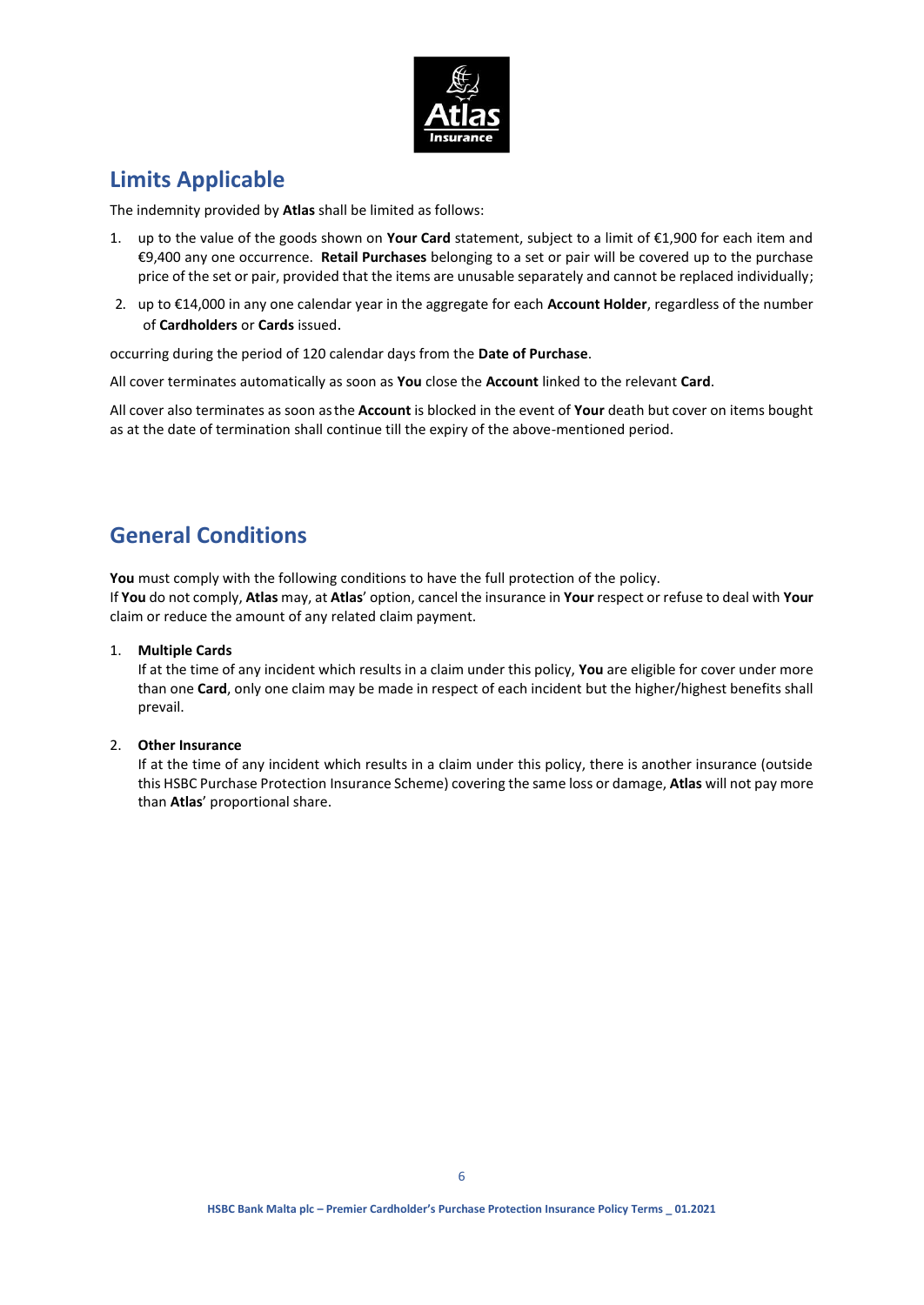

# **Claims Conditions**

- 1. **You** must notify **Atlas** with full details in writing as soon as **You** reasonably can, but not later than 30 days from the discovery of any loss, theft or damage which may give rise to a claim under this policy. You will be guided accordingly on the procedure for lodging a claim under this policy.
- 2. In the event of loss by theft, **You** must notify the police or appropriate authorities where the incident took place within 48 hours of discovery of the loss.
- 3. **You** may be asked to present a sworn statement (affidavit) at **Your** expense in support of **Your** claim.

### 3. **Subrogation**

**Atlas** may also take proceedings at **Atlas**' own expense and for **Atlas**' own benefit, but in **Your** name, to recover any payment **Atlas** have made under this policy to anyone else.

### 3. **Fraud**

**You** must not act in a fraudulent manner. If **You** or anyone acting for **You**:

- a) make a claim under the policy knowing the claim to be false or fraudulently exaggerated in any respect or
- b) make a statement in support of a claim knowing the statement to be false in any respect or
- c) submit a document in support of a claim knowing the document to be forged or false in any respect or
- d) make a claim in respect of any loss or damage caused by **Your** wilful act or with **Your** connivance, then
- **Atlas** shall not pay the claim;
- **Atlas** shall not pay any other claim which has been or will be made under the policy;
- all cover under this policy will cease immediately in **Your** respect;
- **Atlas** shall be entitled to recover from **You** the amount of any claim already paid under the policy;
- **Atlas** may inform the police of the circumstances

### 4. **Arbitration**

If **Atlas** have accepted a claim under the policy and there is a disagreement over the amount to be paid to the **You**, the dispute must be referred to an arbitrator to be appointed by mutual agreement between the parties in accordance with the provisions of the Arbitration Act 1996. When this happens the making of an award by the said arbitrator shall be a condition to any right of action against **Atlas**.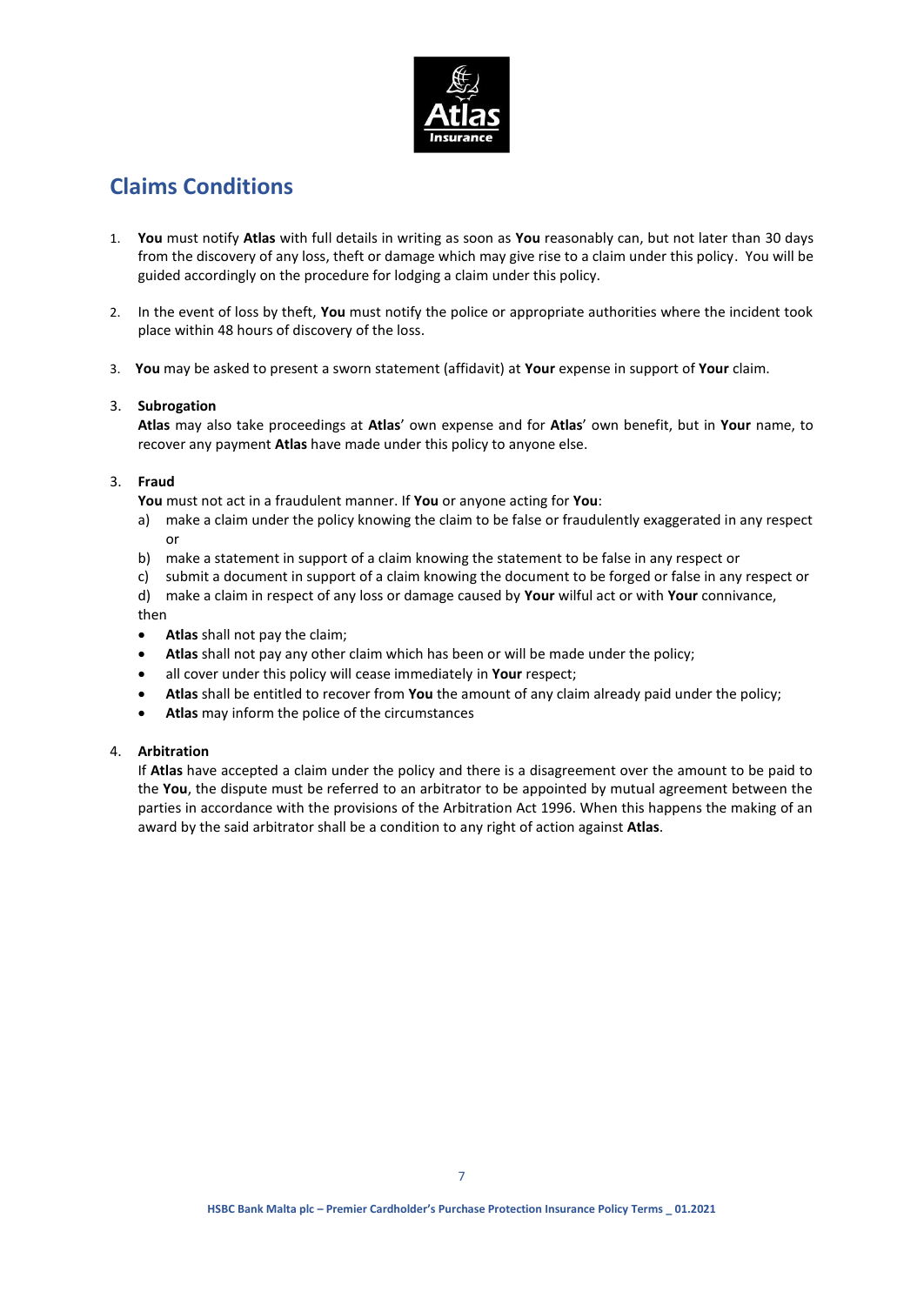

# **General Exclusions**

**Atlas** will not pay for:

- 1. any of the following **Retail Purchases**:
	- a) Watercraft, hovercraft, aircraft, caravans and trailers and mechanically or electrically propelled vehicles;
	- b) Living things (including plants);
	- c) Property used solely for business, trade, professional or employment purposes away from residential premises;
	- d) **Money** and documents;
	- e) **Valuables;**
	- f) Sports equipment whilst in use;
	- g) **Retail Purchases** obtained fraudulently or lost by deception;
	- h) Property not purchased in full at the point of sale with a single transaction.
- 2. any loss or damage:
	- a) caused by misuse or by **Your** deliberate act;
	- b) caused by or consisting of deterioration, wear and tear, vermin, insects, fungus, rot, climatic or atmospheric conditions, the action of light or any gradually operating cause;
	- c) caused by or in the process of dyeing or washing, cleaning, maintaining, repairing, restoring, altering, setting up or dismantling;
	- d) caused by or consisting of mechanical or electrical breakdown, derangement or failure;
	- e) caused by or consisting of faulty design/materials/workmanship;
	- f) caused by **Unexplained Disappearance**.
- 3. any loss, theft, or damage:
	- a) incurred prior to the delivery and personal acceptance by You (or anyone designated by **You** for this purpose) of the **Retail Purchases** in perfect condition;
	- b) occurring while the **Retail Purchases** are in the care, custody or control of anyone other **You**;
	- c) if **You** do not exercise reasonable care for the safety and supervision of the goods;
	- d) which is insured by another policy/ies or which would be so insured if the terms and/or conditions of such other insurance policies were not breached
	- e) directly or indirectly caused or occasioned by or happening through or in consequence of
		- i. war, invasion, act of foreign enemy, hostilities (whether war is declared or not), civil war, rebellion, revolution, insurrection or military or usurped power,
		- ii. **Terrorism** or any action taken in controlling, preventing or suppressing any acts of **Terrorism** or in any way relating to any act of **Terrorism**;
- 4. any amount/s which **You** can recover from someone or somewhere else;
- 5. loss or damage:
	- a) by pressure waves caused by aircraft and other aerial devices travelling at sonic or supersonic speeds;
	- b) to any property or any loss or expense resulting or arising therefrom or any consequential loss directly or indirectly caused by or contributed to by or arising from:
		- i. ionising radiation or contamination by radioactivity from any irradiated nuclear fuel or from any nuclear waste from the combustion of nuclear fuel;
		- ii. the radioactive, toxic, explosive or other hazardous properties of any explosive nuclear assembly or of its nuclear component;
- 6. loss, theft or damage occasioned by or happening through riot or civil commotion outside **Malta**;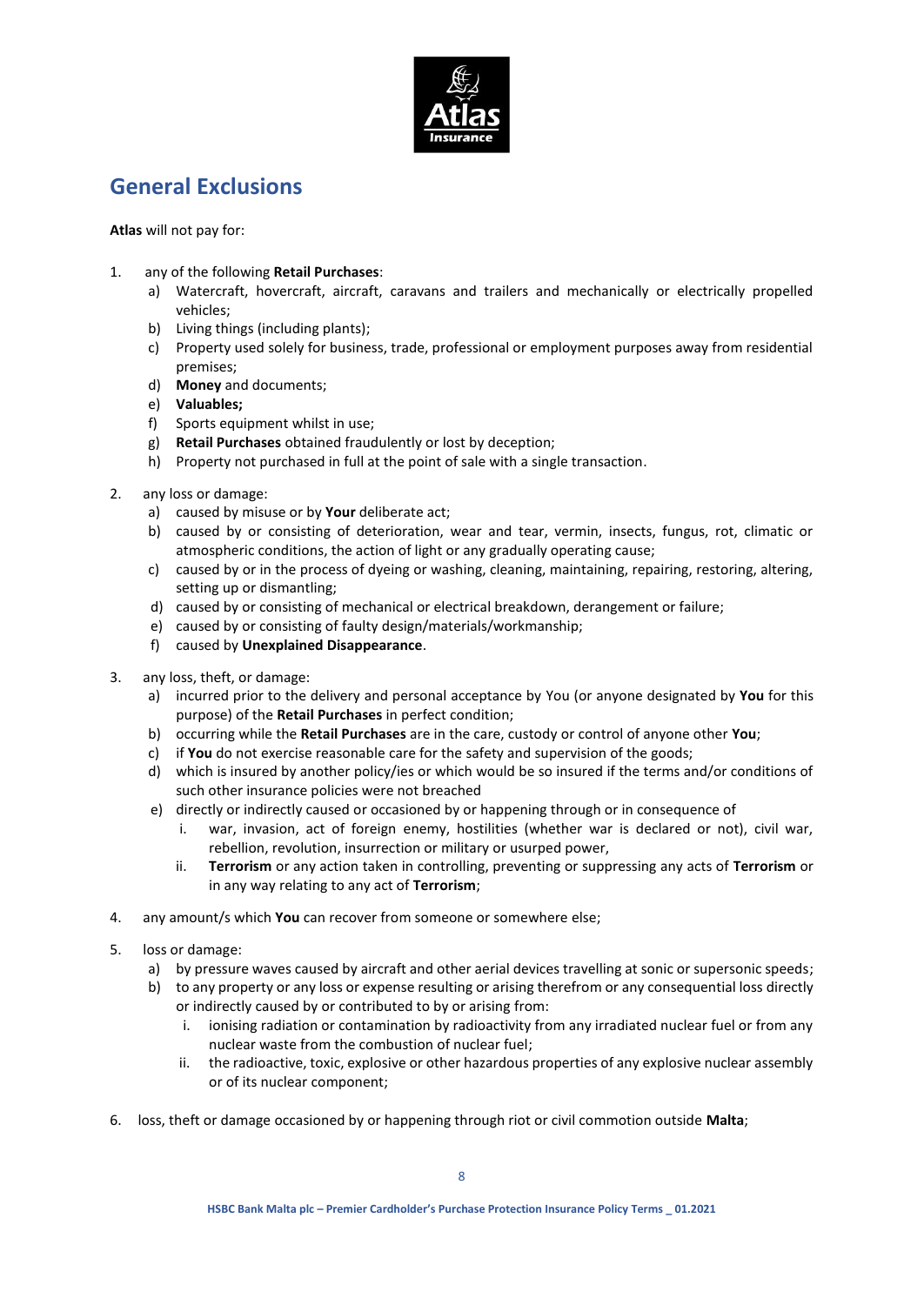

- 7. loss, theft or damage occasioned by or happening through or during confiscation or detention by customs or other officials or authorities;
- 8. depreciation in value of property or any consequential loss (including reduced value after items have been repaired or replaced);
- 9. the **Excess**;
- 10. theft of property
	- a) while left **Unattended** in an unlocked hotel room; or
	- b) in an **Unattended** motor vehicle unless stolen from
		- a locked and concealed boot; or
		- a locked and concealed luggage compartment; or
		- a closed glove compartment of a locked vehicle which has been broken into by using force and violence;
- 11. damage or contamination to computers or computer equipment by:
	- a) erasure or distortion of data;
	- b) accidental erasure or mislaying or misfiling of documents or records;
	- c) viruses and similar mechanisms or hacking;
- 12. any claim or any benefit under this policy to the extent that the provision of such cover, payment of such claim or provision of such benefit would expose **Us** to any sanction, prohibition or restriction under United Nations resolutions or the trade or economic sanctions, laws or regulations of the European Union, United Kingdom or United States of America, or any of its states.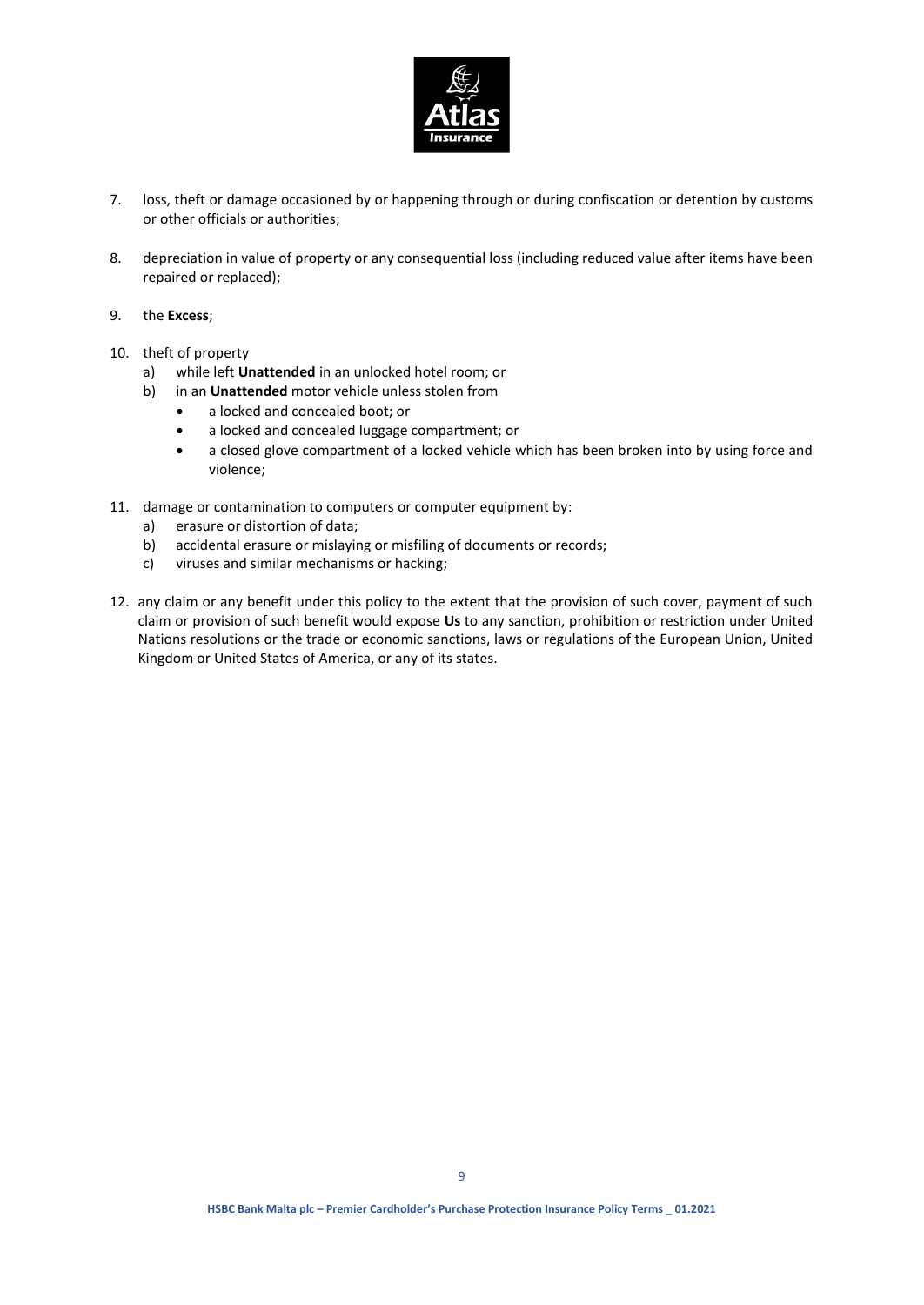

# **Protection and Compensation for Policyholders**

Under the Protection and Compensation Fund Regulations 2003, should Atlas Insurance PCC Limited be unable to meet all its liabilities to policyholders, compensation may be available. Full details are available on the Malta Financial Services Authority website www.mfsa.com.mt

# **Data and Privacy Protection Atlas Insurance PCC Limited**

Atlas Insurance PCC Limited and/or any other subsidiaries of Atlas Holdings Limited or any of its daughter companies (hereinafter '**Atlas**', '**Us**', '**Our**', '**We**') are the data controllers, as defined by relevant data protection laws and regulations, of personal data held about **You** or relating to **You** and/or to any other person/s whom **You** insure with **Atlas** (hereinafter '**Others**').

In completing all the forms related to **Your** policies or claims, **You** confirm **Your** understanding and acceptance of the terms in **Atlas**'s Data Protection and Privacy Statement. **You** hereby warrant that **You** have informed **Others** why **We** asked for this information and what **We** will use it for and have obtained the necessary explicit verbal consent.

**Atlas** collects and processes information about **You** and **Others** for purposes which include preparing requested quotations, underwriting and administering the insurance proposal and policy, carrying out its contractual obligations including handling and settling of claims, and preventing or detecting crime (including fraud). **Atlas** may monitor calls to and from customers for training, quality and regulatory purposes.

**Atlas** may collect and disclose **Your** and **Others**' information from/to other entities in order to conduct **Our** business including

- managing claims, which may require obtaining data including medical information from healthcare providers (including any public or private hospital or clinic) and/or **Your** employers (for company schemes) and which **You** hereby authorise;
- administering policies with insurance brokers or other intermediaries appointed by the policyholder;
- helping **Us** prevent or detect crime by sharing **Your** information with regulatory and public bodies in **Malta** or, if applicable, overseas, including the Police, as well as with other insurance companies (directly or via shared databases such as the Malta Insurance Fraud Platform), or other agencies or appointed experts to undertake credit reference or fraud searches or investigations; and/or
- **Our** third party suppliers or service providers to whom **We** outsource certain business operations.

**We** will retain data for the period necessary to fulfil the above-mentioned purposes unless a longer retention period is required or permitted by law.

**You** have the right to access **Your** personal data and ask **Atlas** to update or correct the information held or delete such personal data from **Our** records if it is no longer needed for the purposes indicated above. **You** may exercise these and other rights held in **Atlas**'s Data Protection and Privacy Statement, by contacting **Our** Data Protection Officer at The Data Protection Officer, Atlas Insurance PCC Limited, 48-50 Ta' Xbiex Seafront, Ta' Xbiex XBX 1021 Malta or email [dpo@atlas.com.mt](mailto:dpo@atlas.com.mt) Please note, however, that certain personal information may be exempt from such access, correction or erasure requests pursuant to applicable data protection laws or other laws and regulations.

If **You** and **Others** consider that the processing of personal data by **Atlas** is not in compliance with data protection laws and regulations, **You** and **Others** may lodge a complaint with **Us** and/or the Office of the Information and Data Protection Commissioner by following this link

<https://idpc.org.mt/en/Pages/contact/complaints.aspx>

If **You** wish to view the full **Atlas**'s Data Protection and Privacy Statement, for a better understanding of how **We** use this data please visi[t https://www.atlas.com.mt/legal/data-protection/.](https://www.atlas.com.mt/legal/data-protection/)

Kindly note that this is subject to occasional changes including to comply with changing data protection laws, regulations and guidance.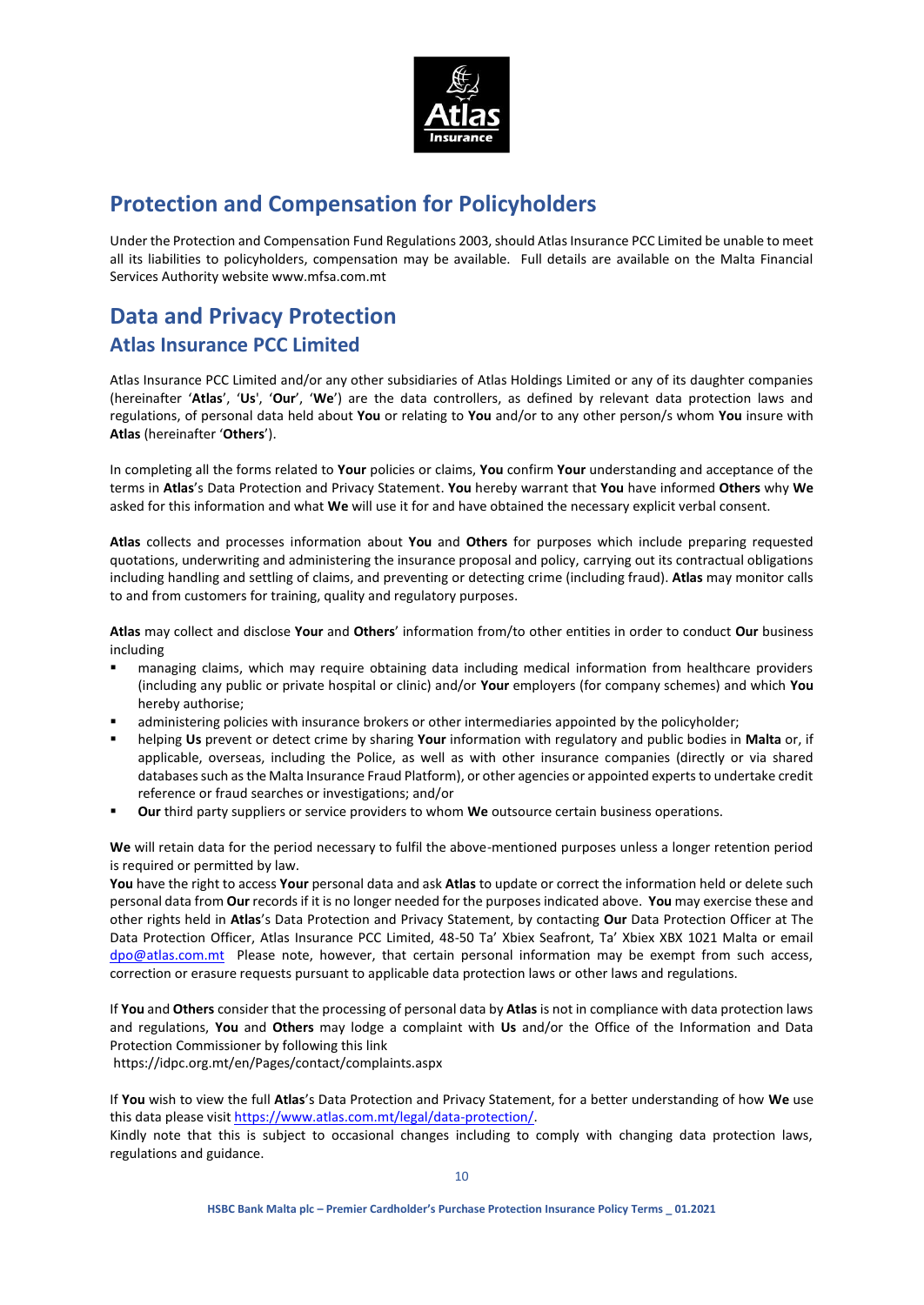

# **Data and Privacy Protection Mediterranean Insurance Brokers (Malta) Limited**

### **Introduction**

For the purpose of this section:

- All companies forming part of the MIB Insurance Group are hereinafter referred to as '**MIB**', '**Us**', '**Our**' or '**We**'; and
- all **Cardholders** are referred to as '**You**', '**Your**'.

**MIB** recognise that **Your** privacy is important.

It is our objective to protect both the privacy and the confidentiality of **Your** Personal Data that **We** as a company process in connection with the services **We** offer.

**MIB**'s services consist mainly of insurance & reinsurance broking, risk management, risk consultancy & advisory services, insurance underwriting and insurance claims management.

MIB Insurance Group consists of MIB Management Services Limited (C-36808), Mediterranean Insurance Brokers (Malta) Limited (C-3540) and MIB Insurance Agency Limited (C-42111).

Further to this, for **MIB** to arrange insurance cover and handle insurance claims, **We** are required, together with other players in the insurance industry, to use and share Personal Data. Throughout the insurance lifecycle, with respect to prospective or actual policyholders, beneficiaries under a policy, their relatives, claimants and other parties to a claim, **MIB** will receive Personal data. Moreover, references to 'individuals' in this statement includes any living person from the preceding list, whose Personal Data **MIB** receives in connection with the services it provides under its engagements with its clients.

This Privacy Policy lays out **MIB**'s uses of this personal data and the disclosures it makes to other insurance market players and other third parties.

### **Contact Information**

MIB Insurance Group, 53, MIB House, Abate Rigord Street, Ta' Xbiex, XBX 1122, Malta **We** are the data controllers in respect of the Personal Data **We** receive in connection with the services provided under the relevant engagement with **Our** clients.

### **Types of Personal Data Processed**

**MIB** collects and processes various Personal Data, of which, such data may fall under one of the following categories: • Individual – Name, address, other contact details (including email and telephone details, amongst others), family details, date & place of birth, gender, marital status, employer, relationship to the policyholder, job title & employment history, claimant, beneficiary or insured.

• Identification – Identification numbers issued by government agencies (including ID number, social security, passport number, driver's license number, amongst others).

• Financial – Bank account details, payment card details, income and other information pertaining to financial personal data.

• Insured Risk (Health Data) – Existing or former physical/ mental medical conditions, medical procedures history, personal habits relevant to insurance (including smoking, consumption of alcohol, amongst others), disability information, prescription information and medical history.

• Insured Risk (Criminal Records) – Criminal proceedings resulting in convictions (including driving offences, amongst others).

• Insurance Contract (Policy) – Details pertaining to quotes individuals receive and policies obtained by said individuals.

• Credit & Anti-Fraud – Fraud convictions, crimes and sanctions received from various sources (including regulators, amongst others) and credit history.

• Loss history – Previous claims history (including criminal records information, health data and other special categories).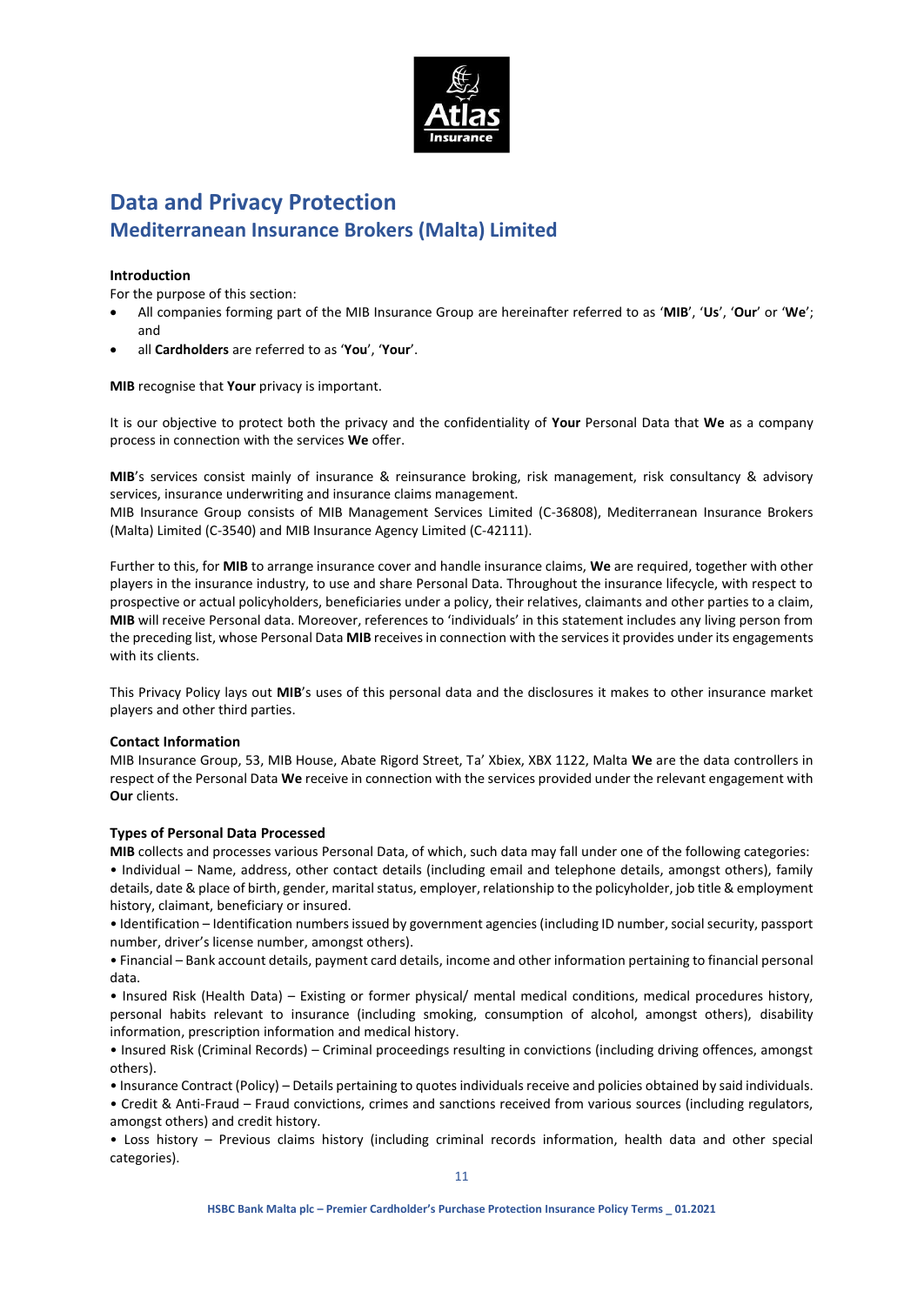

• Existing claims – Current claims information (including criminal records information, health data and other special categories).

• Marketing – In certain scenarios where consent is required, whether the person has consented to receive marketing from **MIB**.

• Website & communication – Information of **Your** visits to **Our** websites and any information collected using cookies and other tracking technologies (including **Your** IP address & domain name, operating system, traffic data, web logs, amongst others).

### **Personal Data Sources**

**MIB** collects and receives various Personal Data from various sources, such as:

- Individuals and their family relatives via telephone, written communication and/or online.
- Individuals' employers.
- Individuals' trade or professional associations of which they are a member of.

• In the event of a claim, 3rd parties including the other party to the claim (claimant/defendant), witnesses, experts (including medical experts), loss adjusters, lawyers and claims handlers.

- Other insurance market players, such as insurers and reinsurers, amongst others.
- Credit reference agencies (to the extent **MIB** is taking any credit risk).
- Anti-fraud databases and other third-party databases, including sanctions lists.
- Government agencies, such as vehicle registration authorities and tax authorities.
- Claim forms.
- Public accessible information such as open electoral registers.
- Business information & research tools.
- Introducers; and
- Website forms.

### **Purpose and use of Personal Data**

In accordance with the General Data Protection Regulation, an entity requires certain legal grounds to be legally permitted to process Personal Data. In this section, the purposes for which **MIB** uses Personal Data, how such data is shared, and the legal basis upon which **We** process the information is explained. Kindly note that **MIB** will disclose Personal Data internally (that is, to the extent of the company) and, if necessary, to contractors, service providers and other entities that perform activities on **Our** behalf.

### **Consent**

In order to facilitate the insurance cover and the processing of insurance losses, unless another legal ground applies, **MIB** relies on the data subject's consent to process. It may be necessary that **We** require consent in order for **Us** to be able to share information with other players of the insurance industry, such as insurers, reinsures and intermediaries, that need to process the information to properly undertake their role. **MIB** relies on **Your** consent, unless another legal basis is satisfied, to process special categories of personal data (including Criminal Records Data) and profiling.

**You** may withdraw **Your** consent to such processing at any time by notifying **Our** Data Protection Officer using the contact details found in the 'Contact' section below. Please understand that such withdrawal is unconditional, and therefore concerned insurers or reinsures would be prohibited from continuing to provide **You** with an insurance cover. In the scenario that **You** provide **MIB** with data pertaining to another person other than **Yourself**, **You** agree to inform such other person of **Our** use of their Personal Data and to obtain such consent on our behalf.

### **Profiling**

Insurance market players calculate premiums by benchmarking client's attributes against other clientele's attributes and propensities for the eventuality of insured events. This provides insurance market participants to analyze and collect data of all concerned insureds, beneficiaries or claimants to model such propensities. Accordingly, such information may be used by **MIB** in order to match and ultimately create the models required, and subsequently used, to formulate the premium pricing. Special Categories of personal data and Criminal Records information may be used by **MIB** in such modeling process.

### **Safeguards**

**MIB** ascertains that Personal Data is secure by having electronic, physical and procedural safe-guards in place. These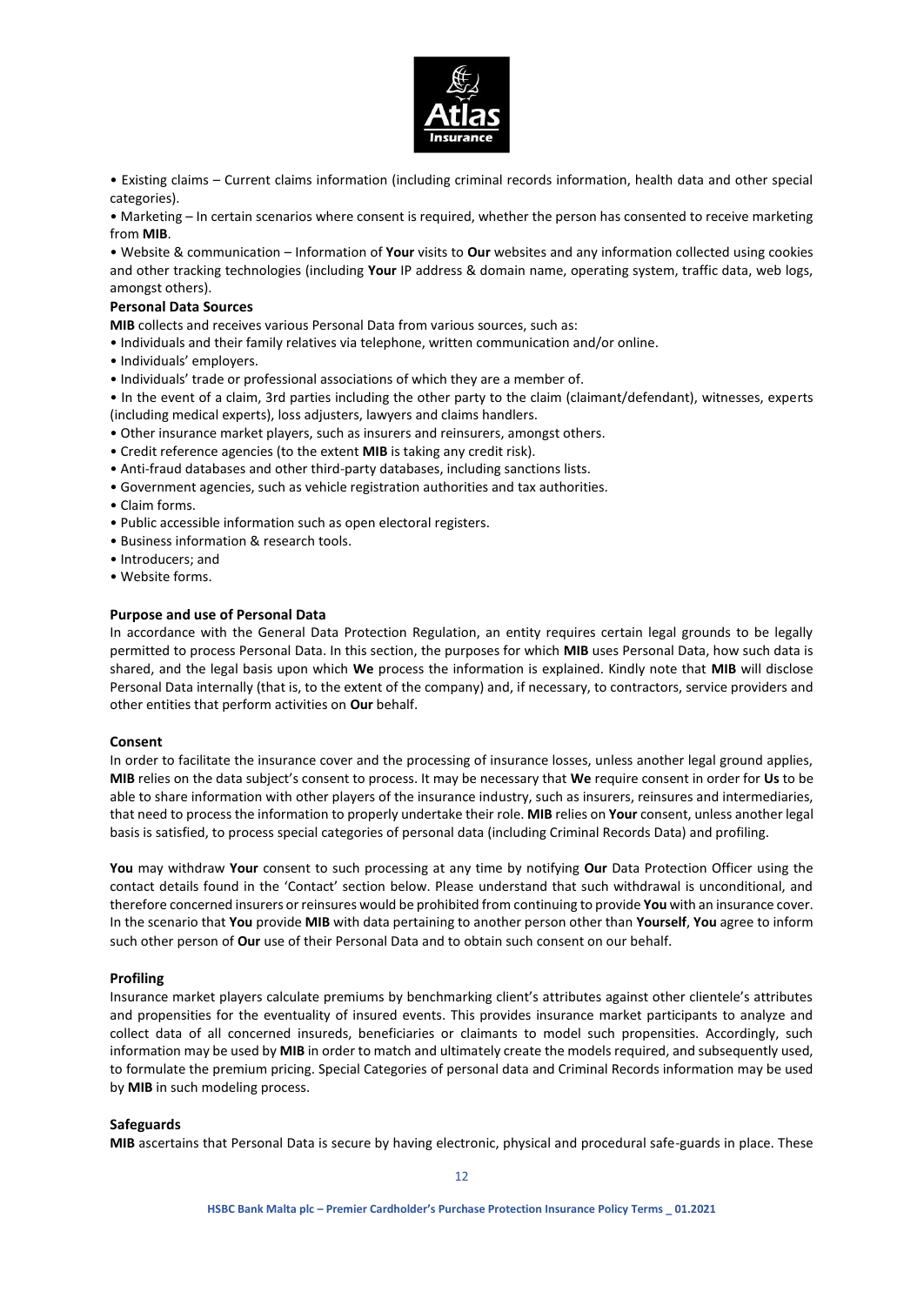

safeguards will vary depending on the sensitivity, format, location, amount, distribution and storage of the Personal Data, and include measures designed to keep Personal Data protected from unauthorized access. If appropriate, the safeguards include the encryption of communications via Secure Sockets Layer, encryption of information during storage, firewalls, access controls, separation of duties, and similar security protocols. **We** restrict access to Personal Data to personnel and third parties that require access to such information for legitimate, relevant business purposes.

### **Retention Periods**

**Our** retention periods for Personal Data are based on commercial factors and legal requirements and is in normal circumstances that of 10 years. **We** retain Personal Data for as long as is necessary for the processing purpose for which the information was collected, and any other permissible, related purpose including but not restricted to compliance with legal obligations. In the scenario that Personal Data is no longer required, **MIB** either irreversibly anonymizes the data or entirely deletes such data.

### **Personal Data transfers (Cross-Territorial)**

In order to provide the required services **MIB** may transfer Personal Data to, or permits access to Personal Data from, countries outside the European Economic Area (hereinafter referred to as EEA). **MIB** cannot guarantee that these countries' data protection mechanisms and legislation offer the same level of protection for Personal Data as offered in the EEA. **We** have taken all measures possible to safeguard **Your** Personal Data as set out in this Privacy Policy Statement by recipient entities outside the EEA. The European Union allows **Us** to freely transfer Personal Data to certain countries outside the EEA. These countries have been approved by the European Union Commission and classified as providing essentially equal protections as the data protection offered by EEA data protection legislation.

### **Your Rights**

**MIB** strives to maintain Personal Data that is updated and complete. If **You** need to update **Your** Personal Data, kindly contact **Us** at dataprotection@mibgroup.com.mt to have such information updated. Under certain conditions, individuals have the right to request **MIB** to: 1. Further explain how **MIB** uses and processes their Personal Data; 2. Provide details of the Personal Data **We** possess about the individual; 3. Update Personal Data; 4. Delete Personal Data that is no longer necessary; 5. Restrict manner Personal Data is processed whilst an individual's enquiry is being handled; 6. Withdraw consent, where such consent is the basis upon which processing is carried out; 7. Object to direct marketing 8. Object to the processing of Personal Data that **MIB** carries out on the basis of having a legitimate interest (subject to the exception that reasons for the processing out-weighs the individuals' fundamental rights). These rights are subject to certain exemptions to safeguard the **MIB**'s interest and the public interest. **We** will respond to most requests within 30 days.

In the scenario that **We** are unable to resolve an enquiry or a complaint, individuals have the right to contact Malta's Data Protection Regulator, the Office of Information and Data Protection Commissioner.

### **Third Party Websites**

As **You** are aware, **MIB** websites may provide links to other third party websites. Kindly note that **MIB** cannot be held liable for third party policies or processing of personal information. In light of this, **We** suggest that any third-party policies are checked prior to submitting any requested personal information.

### **Contact**

**MIB** understands that an individual may have questions, requests or complaints regarding **Our** Privacy Policy Statement (or any **MIB** privacy procedures). In such case, kindly write to our Data Protection Officer at the following address: The Data Protection Officer MIB Insurance Group, Zentrum Business Centre, Level 2, Mdina Road Qormi QRM9010 Malta or communicate **Your** query/concerns on; Tel: +(356) 234 33 234 Email[: dataprotection@mibgroup.com.mt](mailto:dataprotection@mibgroup.com.mt)

### **Privacy Notice Updates**

This Privacy Notice is subject to change at any time. If **We** modify **Our** privacy policy, **We** will post the updated information here, with a revised date. In the scenario that such changes are material to this privacy statement, **We** may notify **You** by posting a notice online and/or by sending an email. Whilst protecting **Your** personal data is a main concern, **We** encourage **You** to periodically review this privacy policy statement